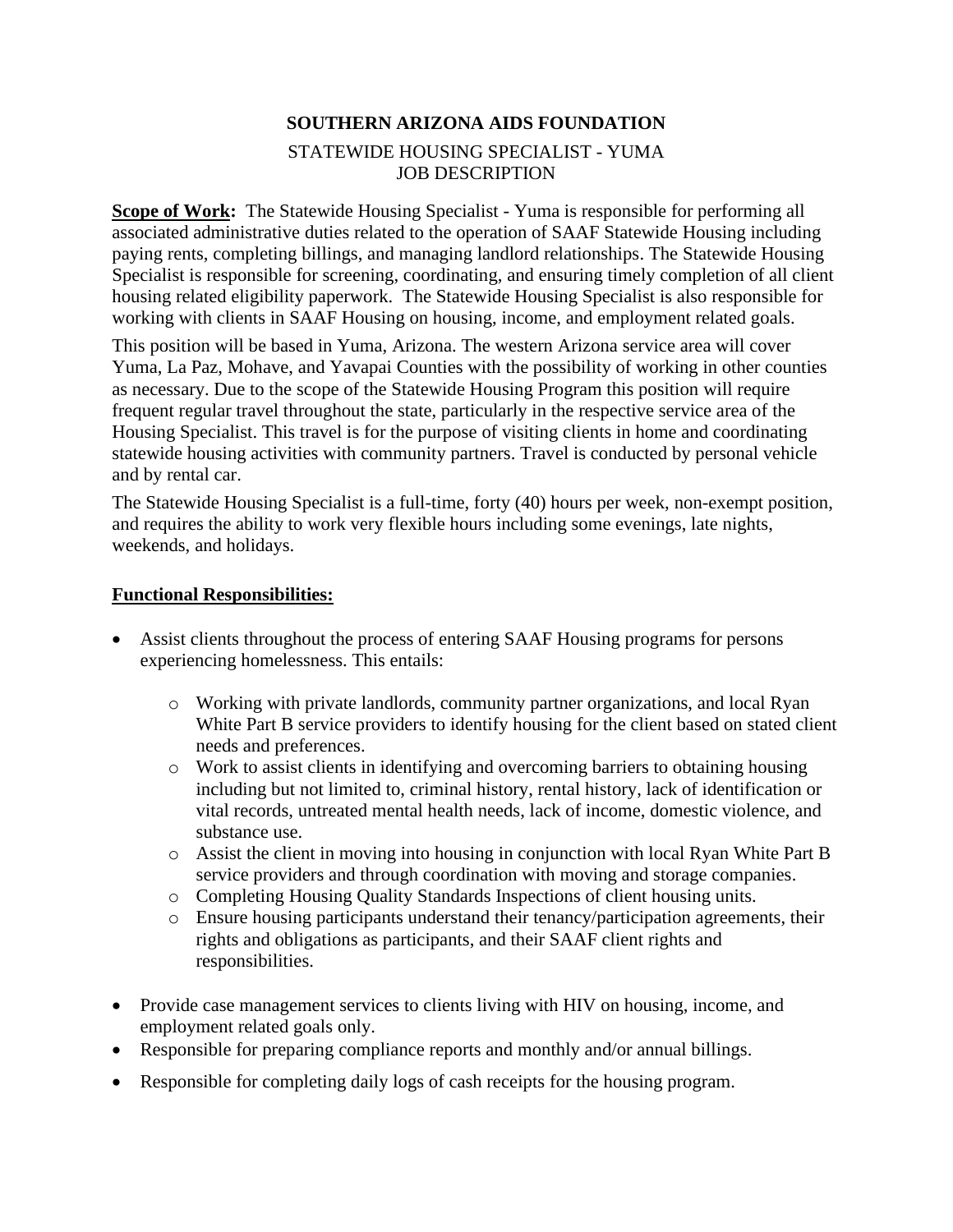- Responsible for maintaining relationships with property management companies and private landlords hosting SAAF's scattered site housing units.
- Prepares in-house housing reports (security deposits, rent rolls, vacancy reports, occupancy list, subsidy usage, program enrollment, non-payments of rent).
- Processes, documents and submits housing accounts receivables and payables.
- Reviews eligibility documentation for completeness and accuracy; coordinates with Housing Case Managers to ensure timely submission of documentation.
- Inputs data from SAAF Housing programs into the Homeless Management Information System (HMIS), CareWare, and property management database.
- Tracks compliance with grantor policies, including changes in HRSA, ADHS, or HUD policies.
- Coordinates resident move-ins and unit transfers.
- Maintains current documentation for each resident according to grantee regulations.
- Serves as a member of the Care Services department team and attends agency and Care Services department staff meetings.
- Other duties as assigned.
- Reports to the Statewide Housing Program Manager.

## **Minimum Qualifications:**

- •Minimum of two years' prior administrative experience in social services or a housing or property management related field.
- •Appropriate fingerprint clearance through the Arizona Department of Public Safety (paid for by SAAF).
- •Access to a reliable vehicle for work use, a valid Arizona Driver License and a driving record that will be supported by our liability insurance provider.
- •Ability to travel long distances and work in rural areas across a large geographic area.
- Proficiency in Microsoft Office applications.
- •Certified Housing Quality Standards inspector or ability to become certified within six months of hire (paid for by SAAF).
- •Bilingual in Spanish and English.
- Proof of COVID-19 vaccination, with the possibility of applicable and approved exemption accommodation request.

## **Preferred Qualifications:**

- Knowledge of evidence-based practices including Housing First and harm reduction.
- Prior experience working in a non-profit environment.